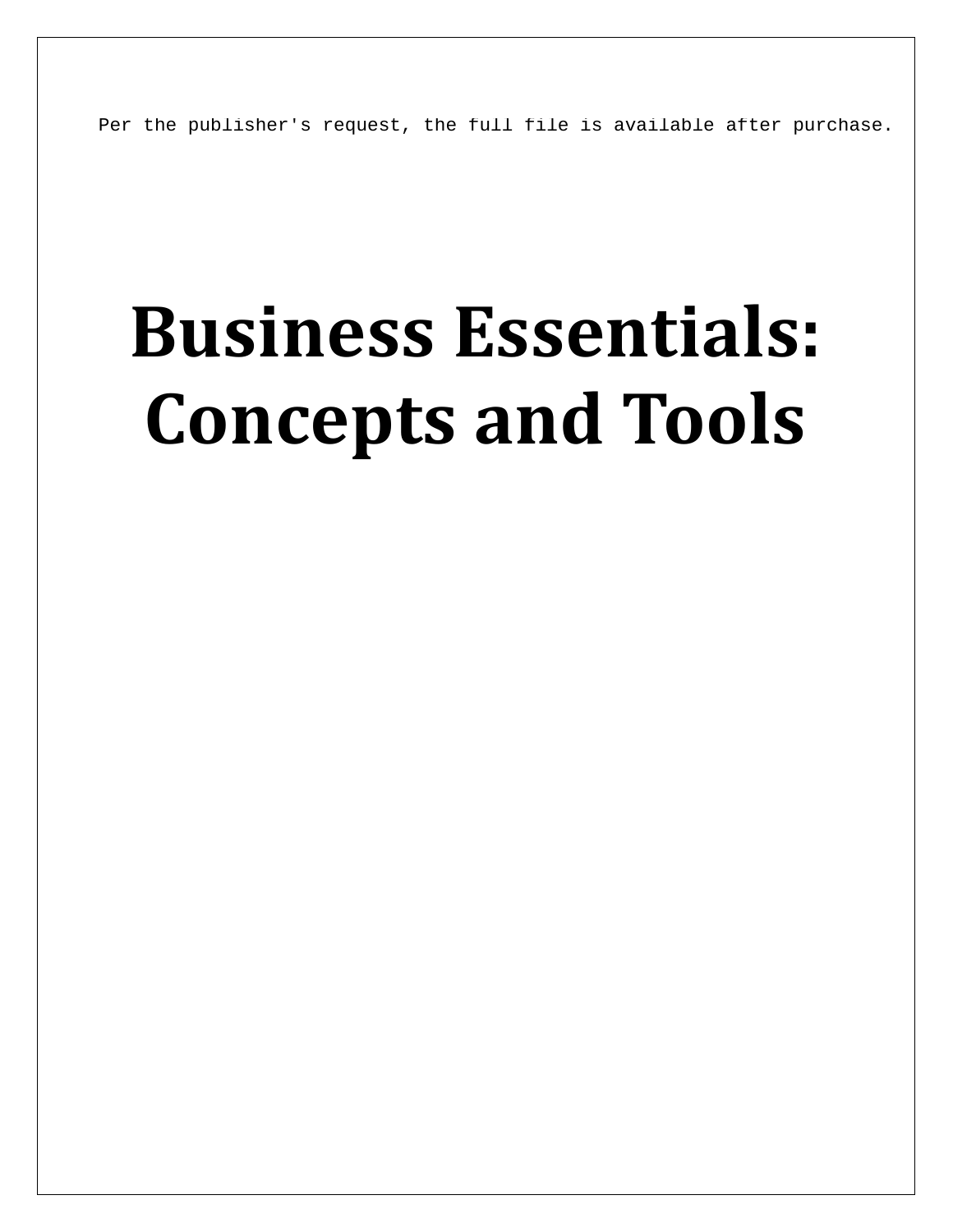## **Business Essentials: Concepts and Tools**

Copyright  $©$  2014 by

DELTACPE LLC

All rights reserved. No part of this course may be reproduced in any form or by any means, without permission in writing from the publisher.

The author is not engaged by this text or any accompanying lecture or electronic media in the rendering of legal, tax, accounting, or similar professional services. While the legal, tax, and accounting issues discussed in this material have been reviewed with sources believed to be reliable, concepts discussed can be affected by changes in the law or in the interpretation of such laws since this text was printed. For that reason, the accuracy and completeness of this information and the author's opinions based thereon cannot be guaranteed. In addition, state or local tax laws and procedural rules may have a material impact on the general discussion. As a result, the strategies suggested may not be suitable for every individual. Before taking any action, all references and citations should be checked and updated accordingly.

*This publication is designed to provide accurate and authoritative information in regard to the subject matter covered. It is sold with the understanding that the publisher is not engaged in rendering legal, accounting, or other professional service. If legal advice or other expert advice is required, the services of a competent professional person should be sought.*

*—-From a Declaration of Principles jointly adopted by a committee of the American Bar Association and a Committee of Publishers and Associations.*

All numerical values in this course are examples subject to change. The current values may vary and may not be valid in the present economic environment.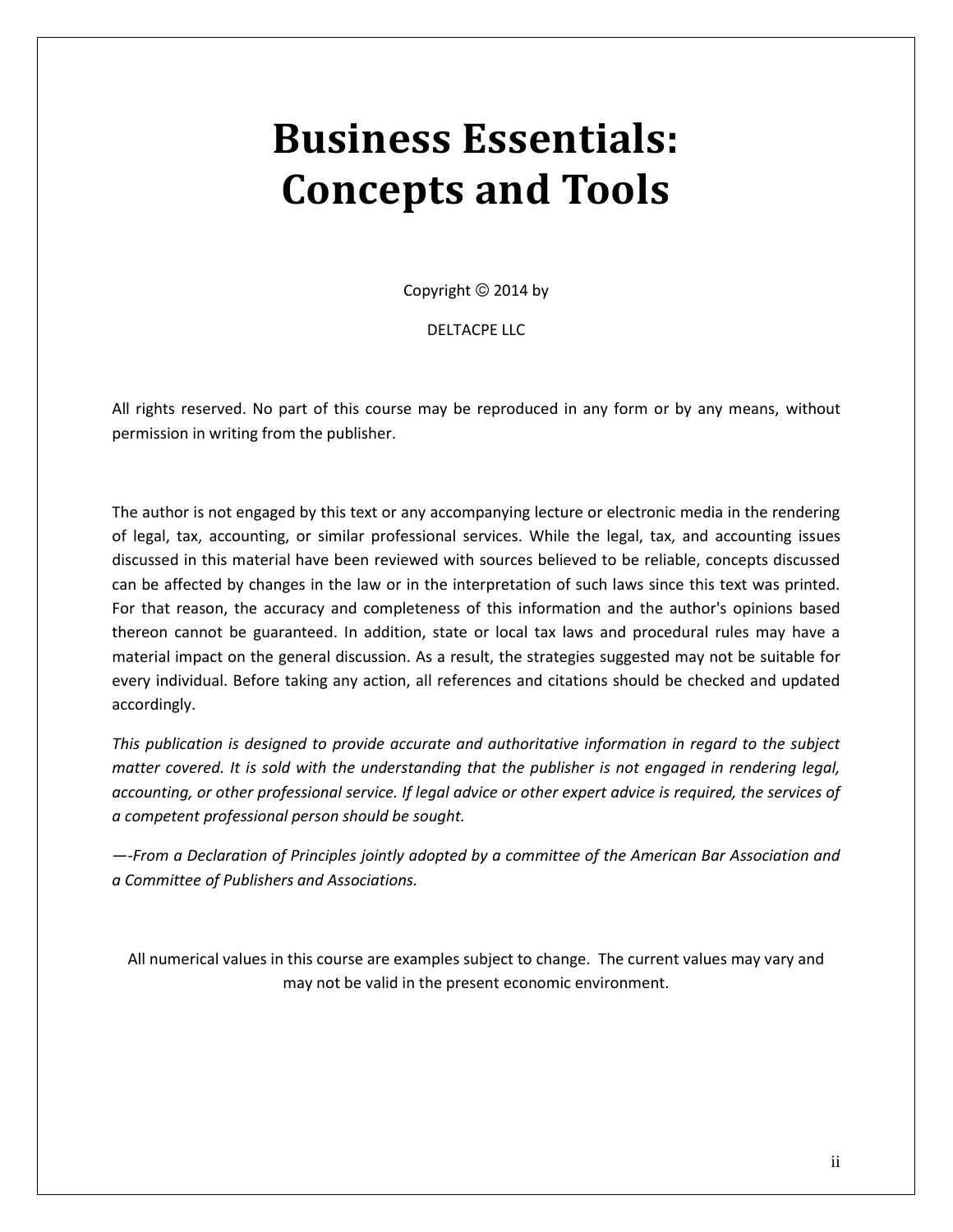## **Course Description**

This course provides an overview on the basic concepts and tools of business. Every functional aspect of business is covered. Topics covered are management, organization, human resource management, purchasing, production/operations, accounting, finance, marketing, quantitative methods, legal environment, information technology, business ethics, and international business.

Level of Knowledge **Contact Contact Act Overview** Prerequisite None **Advanced Preparation** None

**Field of Study** Business Management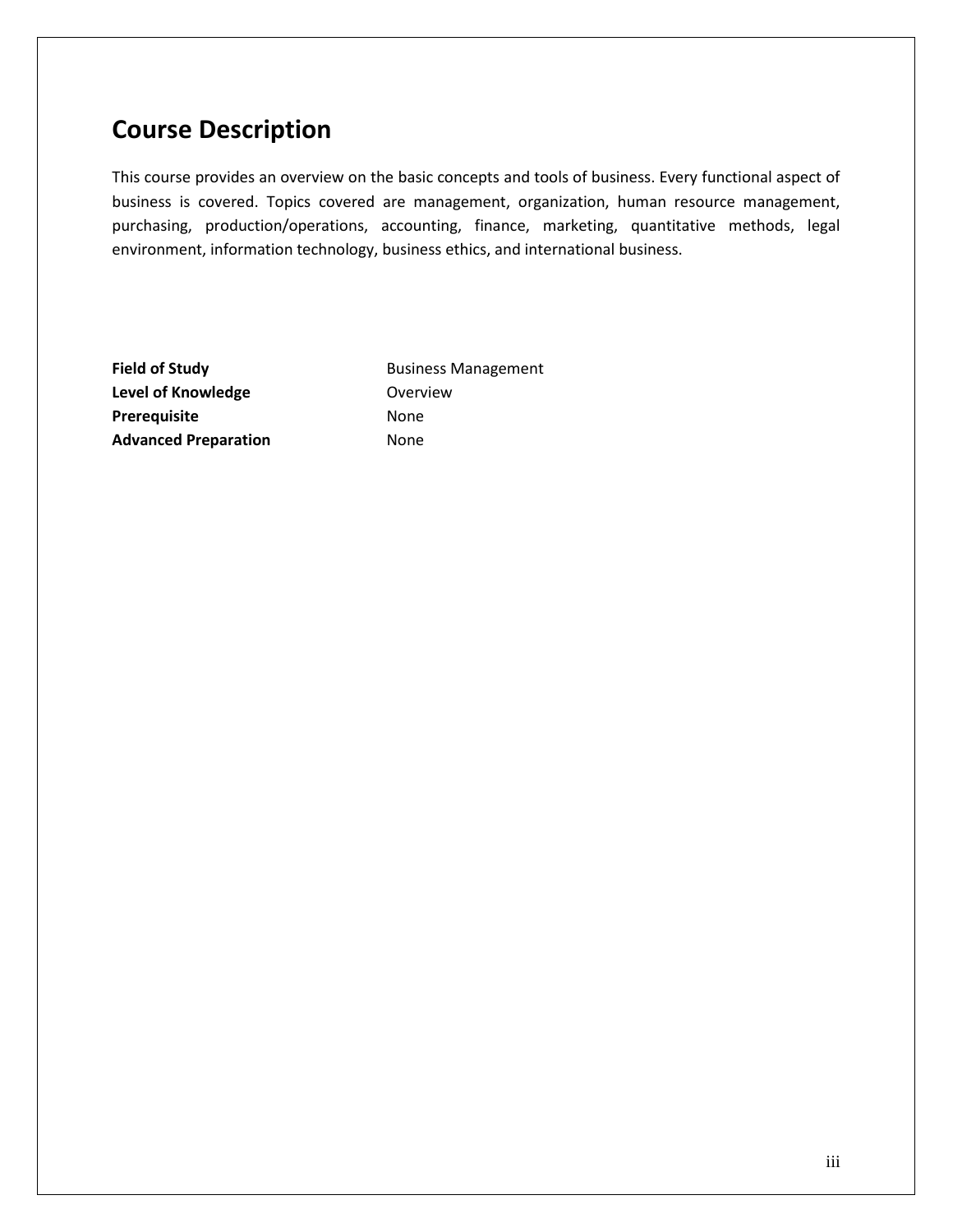## **Table of Contents**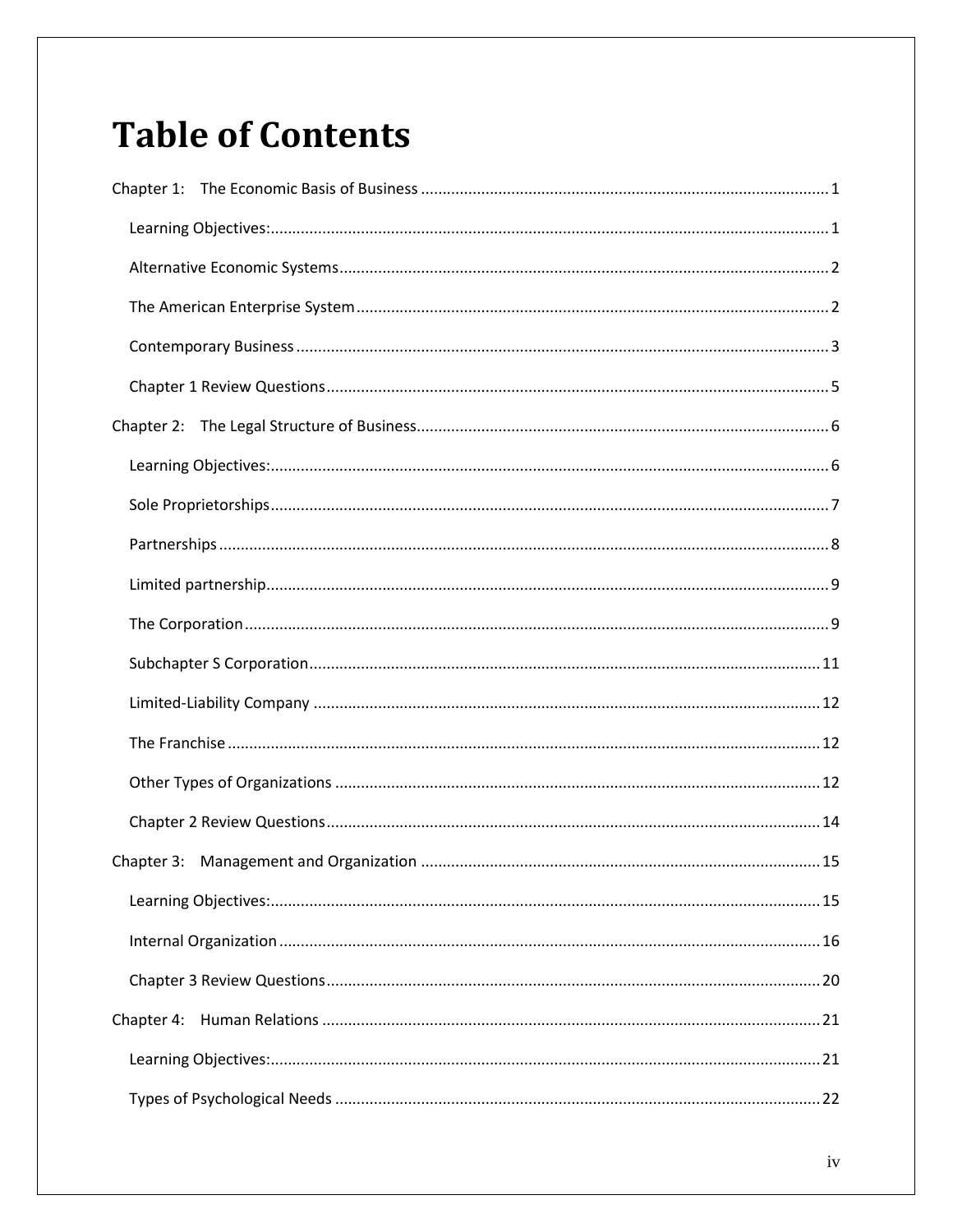| Chapter 7: |  |
|------------|--|
|            |  |
|            |  |
|            |  |
|            |  |
|            |  |
|            |  |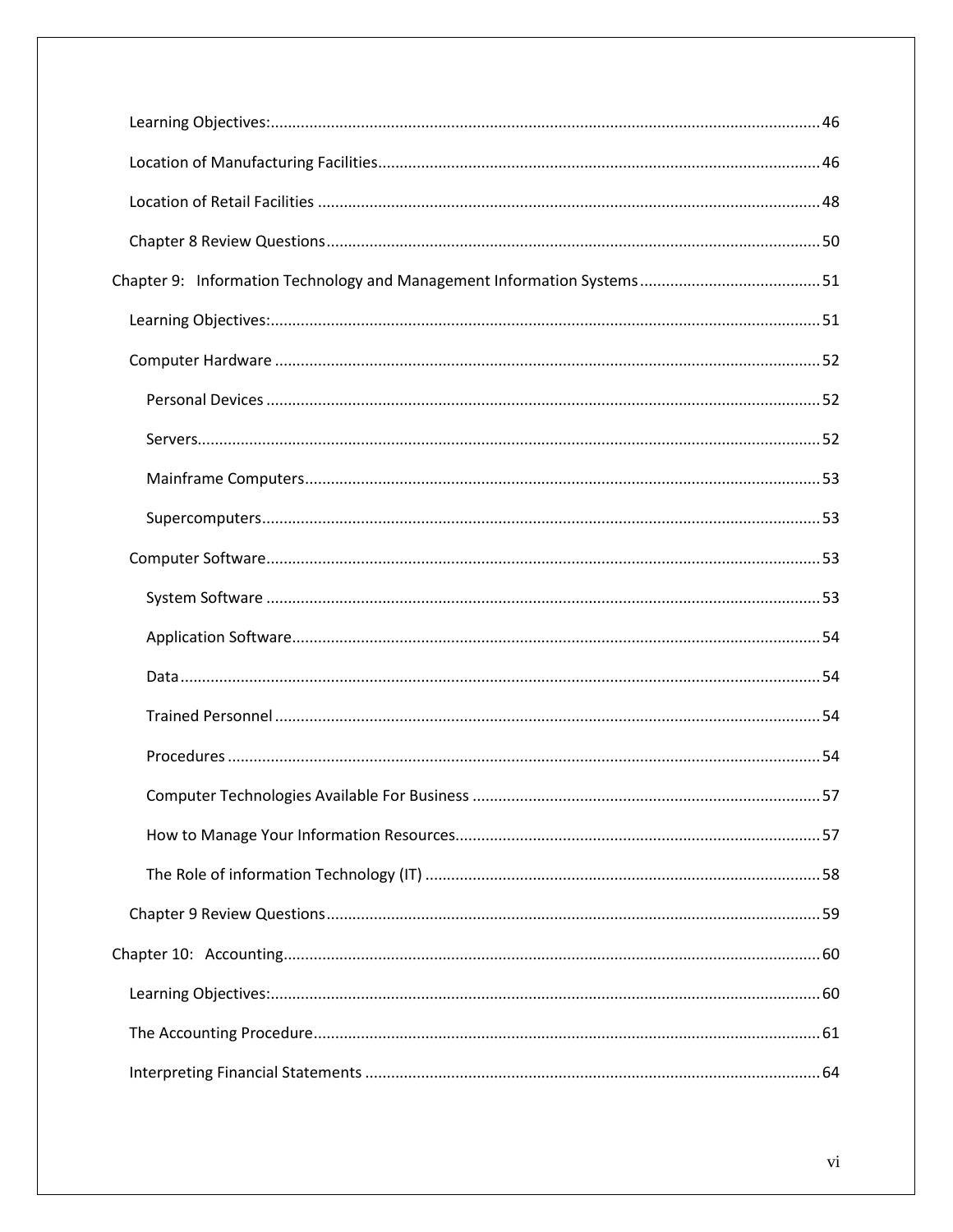| Chapter 13: |
|-------------|
|             |
|             |
|             |
|             |
|             |
|             |
|             |
|             |
|             |
|             |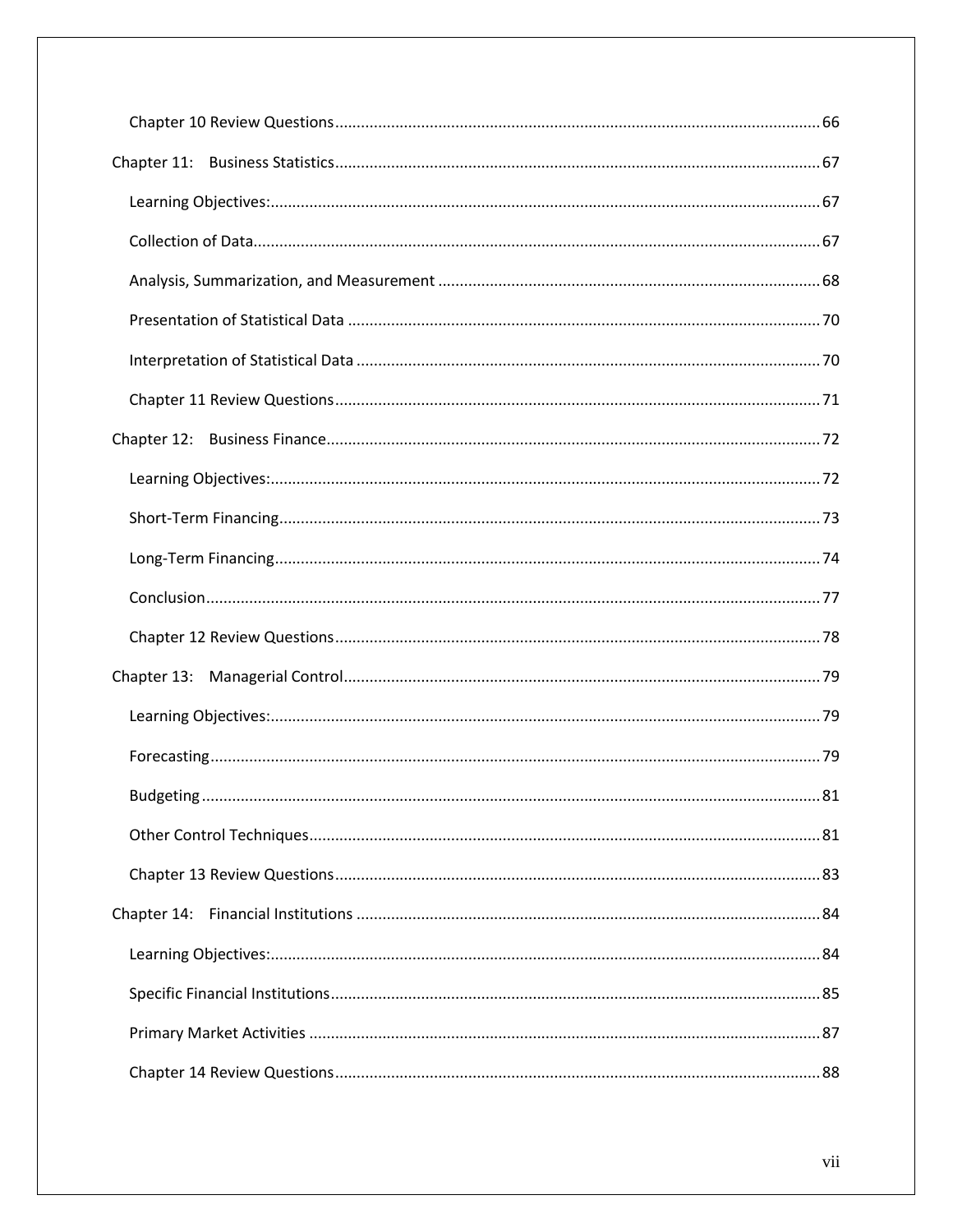| Chapter 17: |  |
|-------------|--|
|             |  |
|             |  |
|             |  |
|             |  |
|             |  |
| Chapter 18: |  |
|             |  |
|             |  |
|             |  |